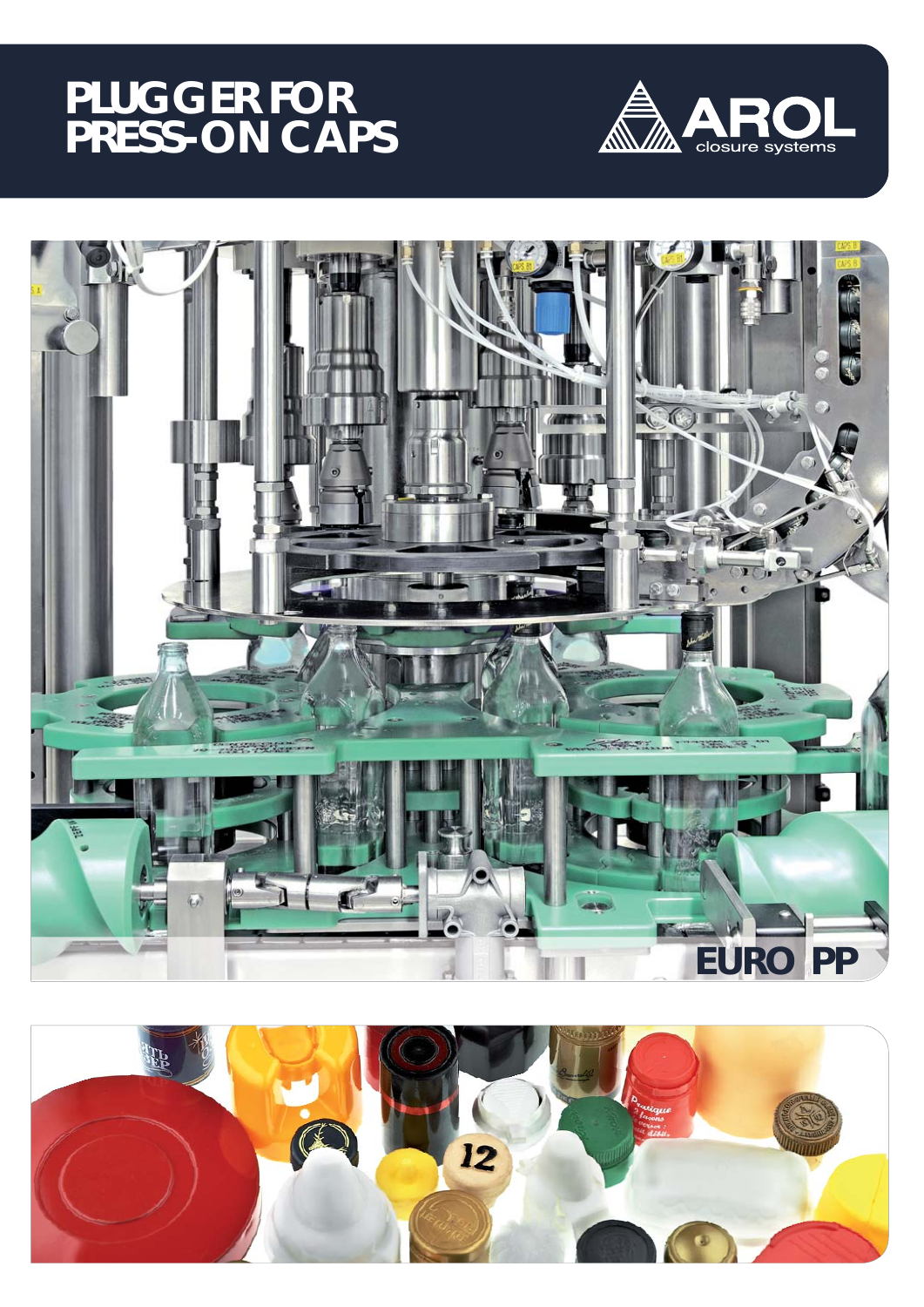

## **PLUGGER FOR PRESS-ON CAPS**

| <b>SPEED PRODUCTION</b>                   | UP TO 1.200 BPM / 72.000 BPH                                                                                                                                                                      |
|-------------------------------------------|---------------------------------------------------------------------------------------------------------------------------------------------------------------------------------------------------|
| <b>MAIN MARKET</b>                        | WINE&SPIRITS • FOOD • CHEMICAL • PHARMACEUTICAL • PERSONAL CARE • HOME CARE                                                                                                                       |
| <b>CAPS APPLICATION</b>                   | PLASTIC PRESSURE CAPS, MUSHROOM PLASTIC CAPS, "T" CAPS WITH PLASTIC HEAD AND CORK BODY,<br>"GUALA" PLASTIC PRESSURE CAPS                                                                          |
| <b>CLOSURE HEADS</b>                      | CLOSURE CHUCK WITH OUICK CHANGE DEVICE . CLOSURE LOAD ADJUSTMENT                                                                                                                                  |
|                                           | <b>VERSIONS</b>                                                                                                                                                                                   |
| <b>STANDARD</b>                           | STRUCTURE WITH PAINTED STEEL COMPONENTS. NOT WASHABLE                                                                                                                                             |
| <b>INOX EXTERNAL</b><br>SURFACES (I.E.S.) | EXTERNAL STAINLESS STEEL COMPONENTS. SUITABLE FOR WASHING OF THE CAPPING ZONE                                                                                                                     |
| <b>WASHABLE</b>                           | STAINLESS STEEL COMPONENTS. SUITABLE FOR COMPLETE WASHING (THANKS TO GASKETS AND LABYRINTHS)<br>OF THE CORKER                                                                                     |
|                                           | <b>OPTIONS</b>                                                                                                                                                                                    |
| <b>ON CAPS CHUTE</b>                      | OVERTURNED CAPS AUTOMATIC EJECTOR (A.E.D.) • CAPS WASHING • IONIZER/DUST EXTRACTION ON<br>THE CAPS CHUTE • UV LAMP • BOTTLE NECK CLEANING                                                         |
| <b>QUICK FORMAT CHANGE</b>                | SORTER (MANUAL OR AUTOMATIC) • CAPS CHUTE • PICK & PLACE • CONTAINERS HANDLING                                                                                                                    |
| <b>OTHER</b>                              | MOTORIZED HEIGHT ADJUSTMENT (STANDARD FOR "FREE STANDING" VERSION) • CENTRALIZED LUBRICATION<br>• MULTIBODY • CAPS ELEVATOR                                                                       |
| <b>FT SYSTEM INSPECTIONS</b>              | CAPS INSPECTION BEFORE CAPPING (QT) · CAPS/FOIL PRESENCE · CORRECT CAPS APPLICATION · FILLING<br>LEVEL CONTROL • QUALITY CONTROL STÁTION (QCS: REMOVAL TORQUE, FILL LEVEL, WEIGHT, O2, CO2, LEAK) |

**1.** CAPS SORTER **• 2.** CAPS DISTRIBUTION **• 3.** PICK & PLACE **• 4.** CLOSURE HEADS **• 5.** ELECTRICAL BOARD **• 6.** SAFETY GUARDS



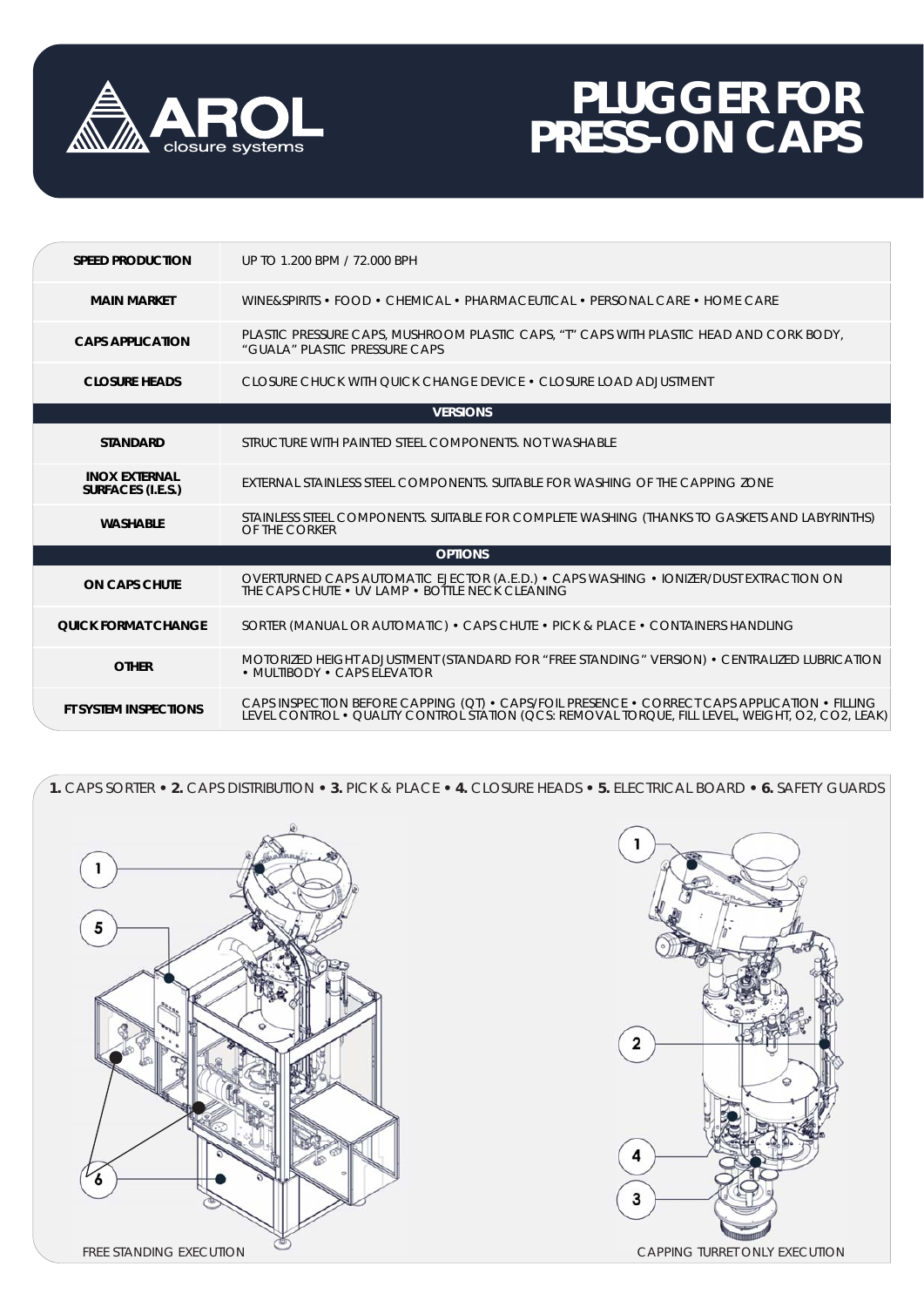# **EURO PP**